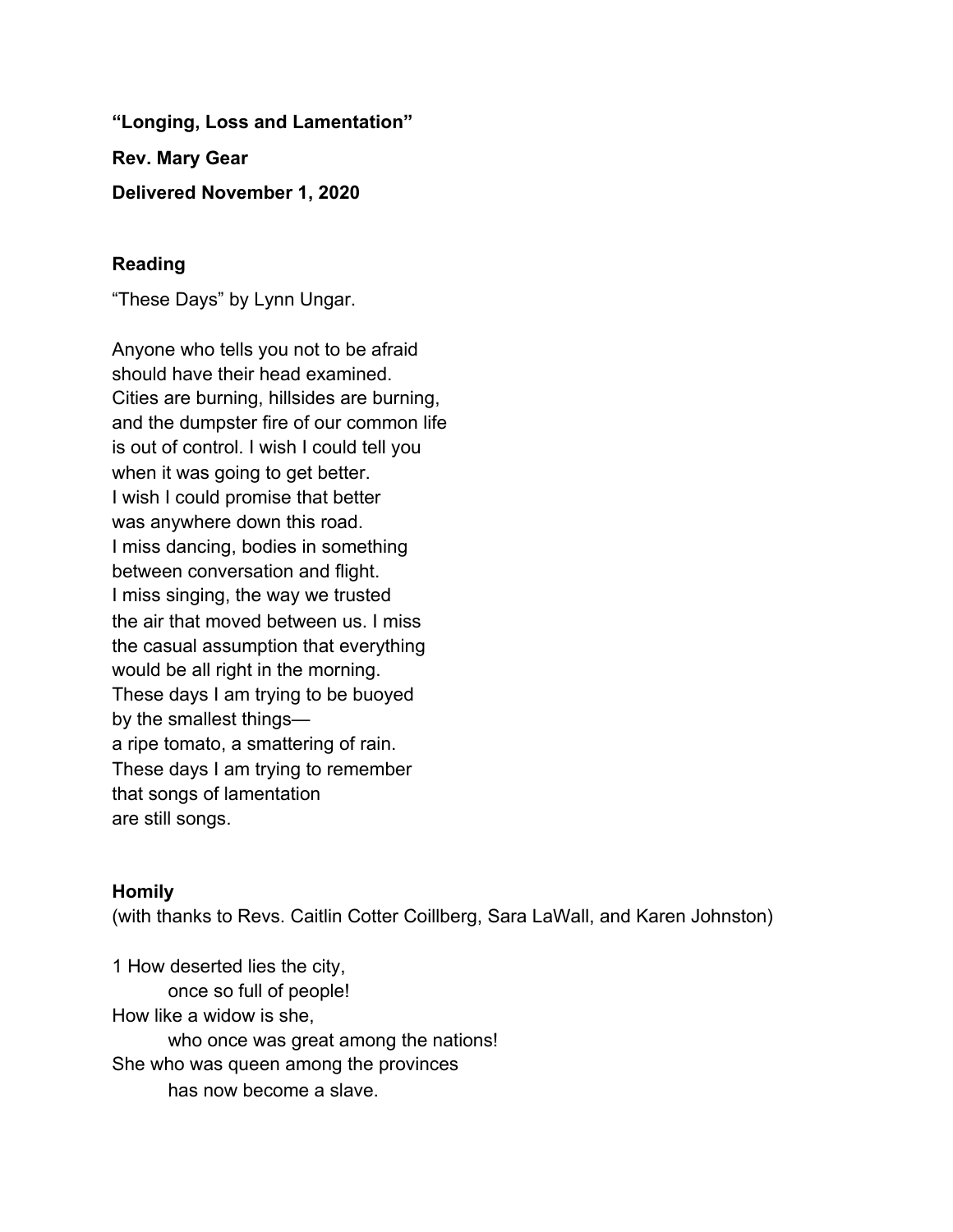2 Bitterly she weeps at night,

tears are on her cheeks. [Lamentations 1:1-2 (NIV)]

These are the first few lines from the Book of Lamentations in the Jewish Bible. This collection of poems describes a Jerusalem in mourning after the destruction of the First Temple in 586 BCE. Solomon's Temple stood for more than 400 years and was burned to the ground by the Babylonians when they besieged Jerusalem.

The words in the Book of Lamentations are often attributed to Jeremiah, a leading prophet at the time of the temple destruction. These words of poetry emphasize the grief and suffering of the Jews, who were persecuted for their beliefs at that time. It is an attempt to reconcile intense suffering with the justice of God, and longs for restoration of relationship with God, receiving grace and forgiveness. In this poetry, God is silent and the future seems bleak. These vivid descriptions of loss and longing make the destruction of the First Temple a central part of Jewish memory and religious thought, a place to hold the public grief of Jewish experience past, present and future.

We are now in a time of collective mourning, although some deny this reality and we lack many ways to grieve together as a community or as a nation. Some have turned to the arts to express all that we are feeling right now, just as we have in our past—poetry, music, dance, collage, painting. "Songs of lamentation are still songs." John Prine may be the Jeremiah of modern times, capturing the loss and longing of that poetry from long ago with his words and music: "Just give me something that I can hold on to. To believe in this living is just a hard way to go." This song has been on my mind and in my heart lately as we experience our own time of loss and longing, when many of us are working hard to find meaning in the suffering, and when the future is uncertain. The art created in this time offers solace to us now-something to hold on to-and will help future generations understand our lamentations.

The word "lamentation" means the passionate expression of grief or sorrow. Today, as we enter a week of uncertainty and anxiety related to the election and rising COVID cases, we offer space to grieve together and focus on healing our spirits. It is in religious community that we gather to grieve together our individual and collective losses. Today in this sacred space together, let us face what has been and what is, and make room for all of the emotions that arise. We hold this space together, for each other. Even though we can't be together in the sanctuary, we are together in spirit.

In this month of Autumn as the days get shorter, when we will experience a pivotal election, Thanksgiving, and a continuing pandemic, our spiritual theme for this month is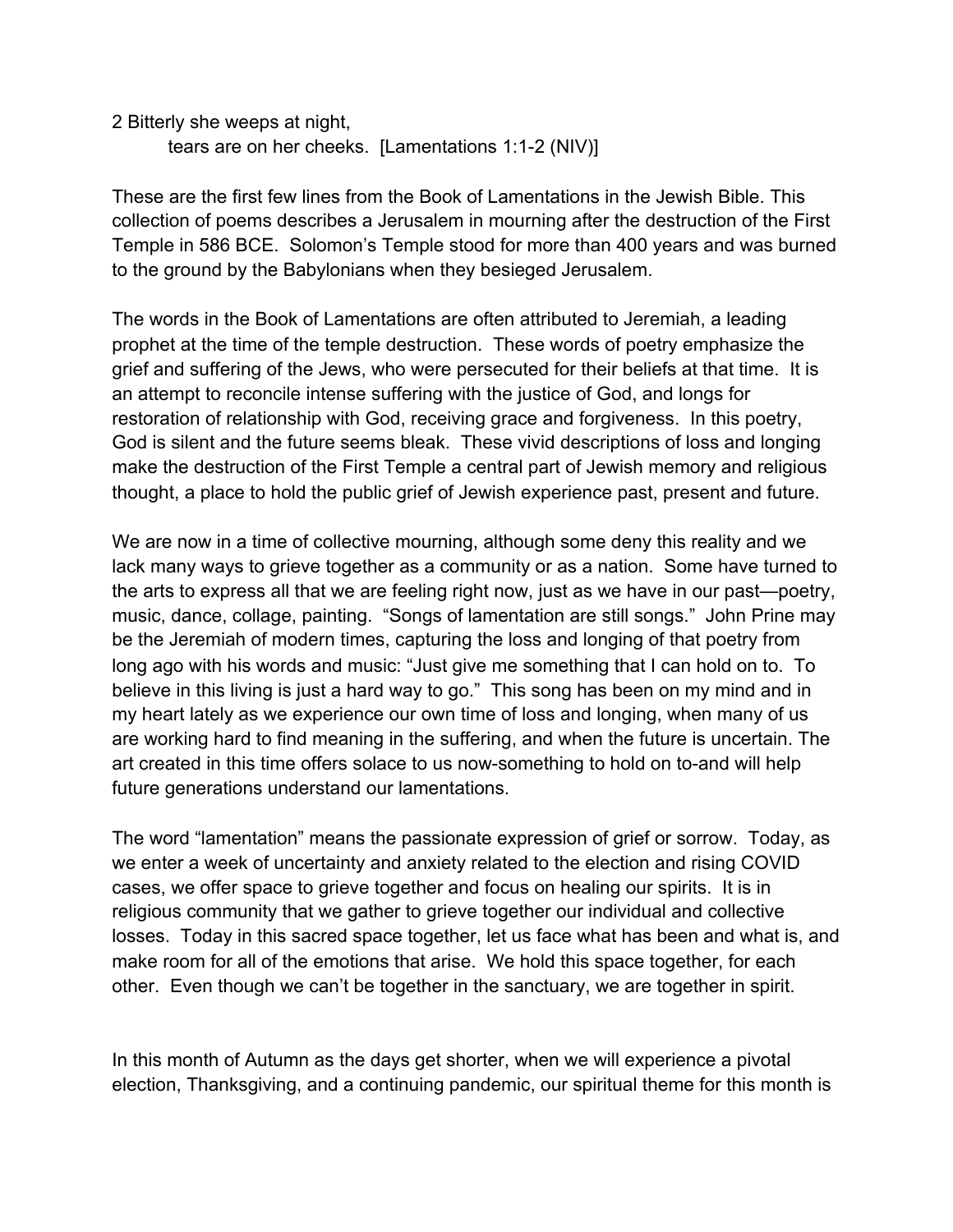healing. I can imagine so many ways to approach this theme: healing bodies and spirits ravaged by the novel coronavirus, healing bodies and spirits ravaged by systemic racism, healing the body of our nation and our democracy, healing the environmental destruction to the body of our Mother Earth.

One of the first steps in healing is awareness of reality, facing what has happened or is happening, then feeling the emotions that arise with that awareness, knowing that they will pass. Those are often feelings of loss, grief, anger and longing.

We begin our time of collective mourning today with lamentation, sharing our grief with a responsive reading, naming what is weighing on our hearts. I will begin with words and you will see some images on your screen. Then I will invite you to enter in the chat what you are lamenting today.

Right now, I invite you to settle in wherever you are. Notice your breath; breathe in, breathe out. Loosen your shoulders and neck. Notice the thoughts passing across your mind and let them go.

This responsive reading has a phrase that we say together which is: **We grieve together.** Feel free to say that with me out loud now wherever you are. **We grieve together.**

And so we begin with our lamentation recognizing the loss of members of our OUUC community.

This year, we have lost five OUUC members: Rob Radford, Billie Williams, Dorothy Mehaffey, Tom Joldersma, Bernie Steckler. May they rest in peace as… **We grieve together**

As we move out into the wider world, the news cycle brings us images of illness, unemployment, and increasing economic inequality, **We grieve together**

As we encounter challenges to the voting process and demonization of different opinions,

**We grieve together**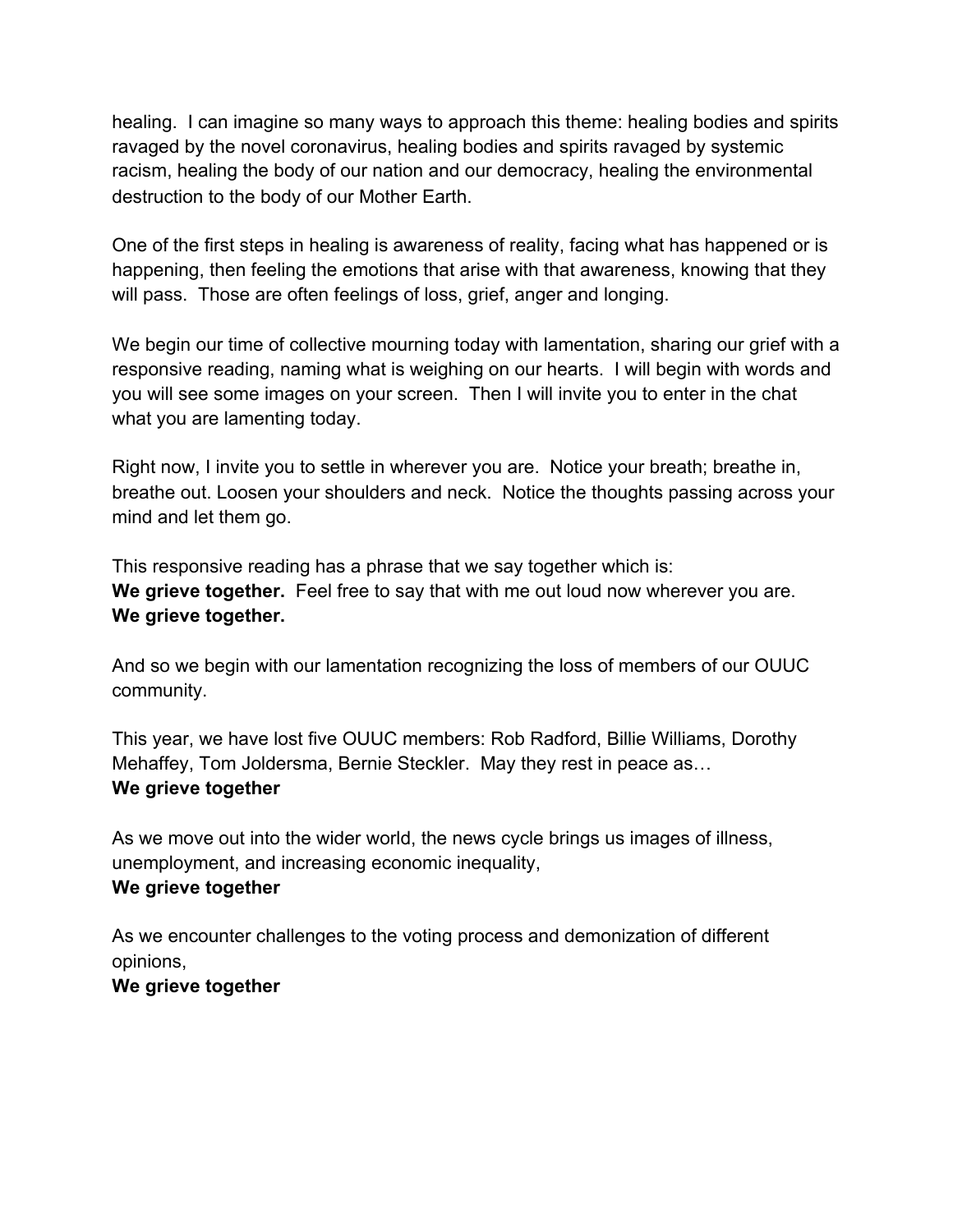As we mourn the loss of 229,000 people in the US who have died from the novel coronavirus and grieve the lack of a national, coordinated public health response, **We grieve together**

As we remember past moments of pain, fear, and loss, **We grieve together**

As we yearn for an end to violence and suffering, especially to black citizens **We grieve together**

As we yearn for a country where all in need of refuge are welcome, **We grieve together**

As we yearn for an end to the exploitation of the natural world and an Earth where all beings thrive,

## **We grieve together**

As we yearn for greater justice, compassion, and wisdom, **We grieve together**

We grieve together as we share our losses. Now, I invite you to enter in the chat box what you are lamenting, what you are grieving the loss of. Let's hold space for each other to share. I'll read the sharing as I am able, with apologies if I don't get all of them.

Would you join me one more time as we say together: **We grieve together.**

Within our lamentation comes a sense of longing, yearning for something better.

Longing for a world with more hope and less despair;

Longing for more happy hearts and fewer hungry mouths.

Longing for a life of more connection and less isolation.

Longing for a government that quells hate and violence, rather than generates it. Longing for a president that speaks truth.

Longing for a nation that acknowledges its injustices and works to make them right. Longing for a present / with each of us doing what is ours / to resist racism and all forms of systemic oppression.

Longing for companions to give us courage, that we might be the people these times require to bring about Beloved Community.

As we hold space for each other, I invite you to enter in the chat box what you are longing for. I will read the sharing as I am able, with apologies if I don't get all of them.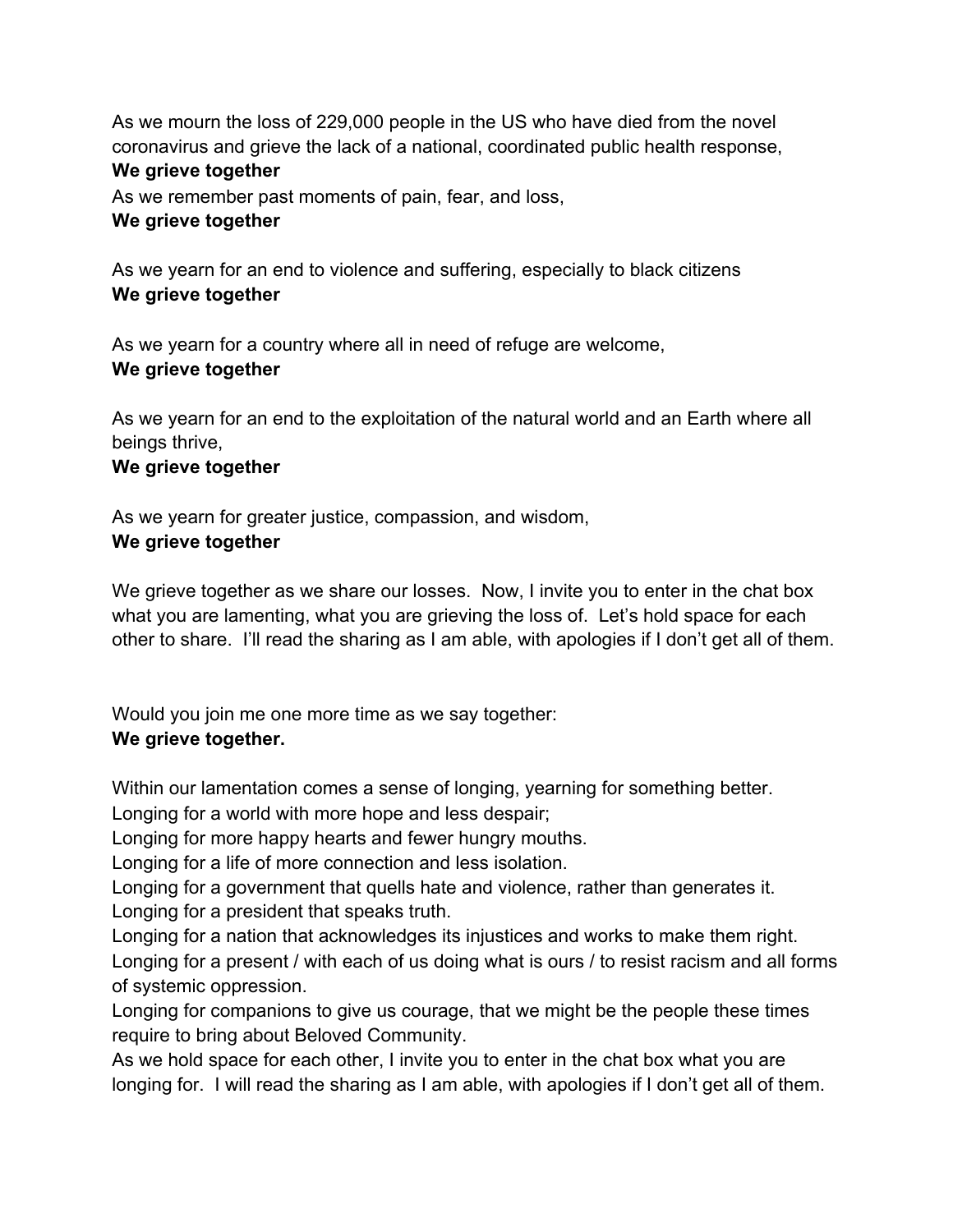Our hearts are overflowing with lamentation and longing. Overflowing into the waters of this community where we hold all that we bring, together.

Let us join our hearts in the spirit of prayer with these words adapted from Sarah LaWall: //

Spirit of Life and Love, In this time of uncertainty / Of fear and angst / Our nation holds its collective breath / In this time When rhetoric blusters about And words are used as weapons / Our nation clenches its fists Tightens its shoulders Eyes squeezed shut Some are preparing for a fight / May we remember we are a people of resilience / We have faced uncertainty before / We have weathered storms We have been consumed by flames We have risen like the phoenix from the ashes / And we will again / We the people / May we remember our shared humanity Our universal kinship; our interdependence / As we unclench our fists, relax our shoulders and breathe together (Notice your body right now; unclench your fists, relax your shoulders, breathe) Breathe in love and breathe out peace / May we recognize the spark of the divine inside all of us All of us… Even those we are not quite sure about / In this time of uncertainty We remember the good will go on As we work to move forward together / We the people Seeking that which unites us / With our arms reaching out wide / For life, liberty, and the pursuit of happiness